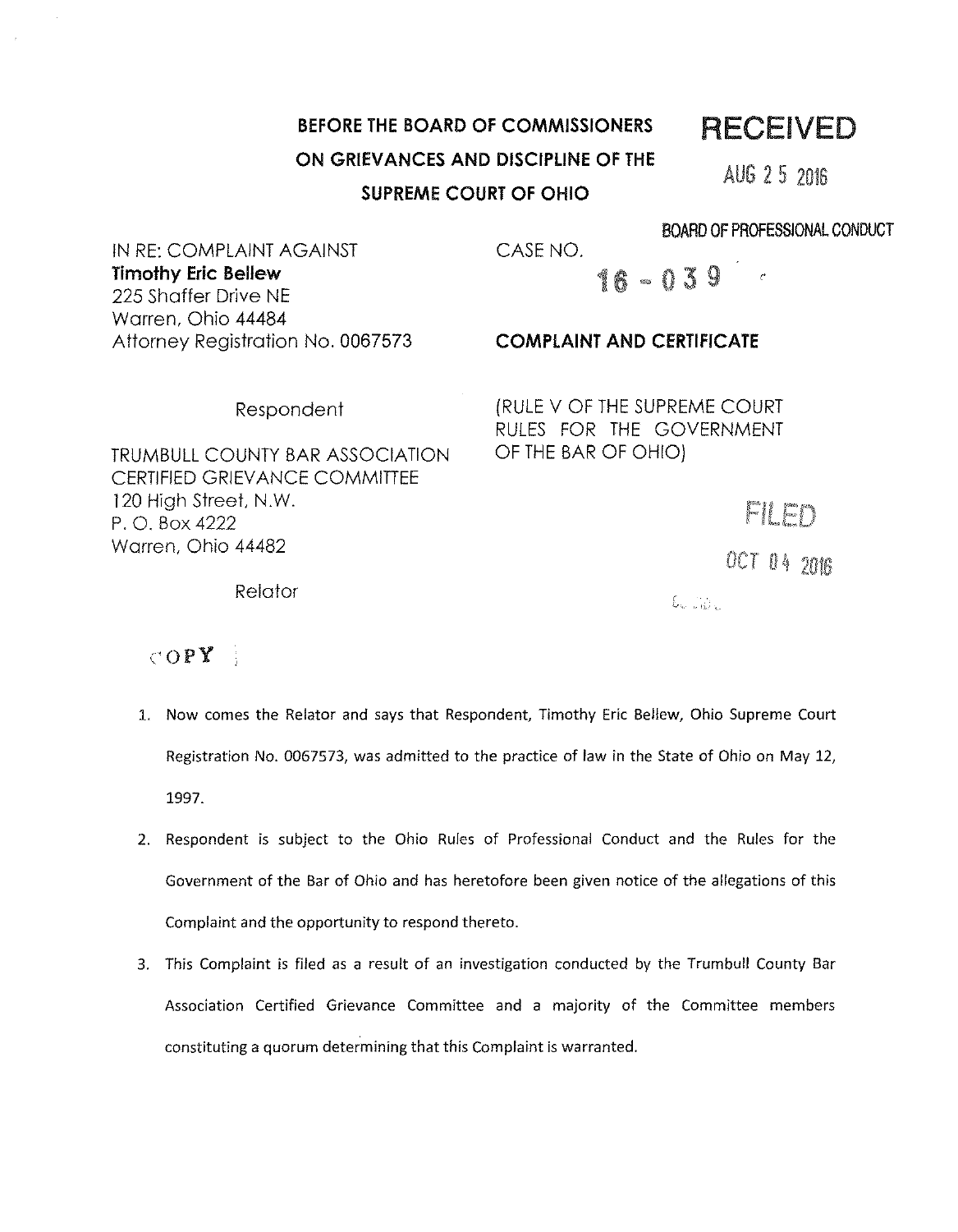- 4. Respondent is a solo practitioner whose last known address was 225 Shaffer Drive NE, Warren, Ohio 44484.
- 5. Respondent is currently indefinitely suspended from the practice of law as the result of the September 14, 2015 order in Supreme Court Case No. 2014-2175, which resulted from the case that Relator filed against Respondent with this board previously, Board of Professional Conduct Case No. 2014-057.
- 6. Respondent is also currently indefinitely suspended from the practice of law as the result of the April 15, 2016 order in Supreme Court Case No. 2015-1197, which resulted from a case that the Office of Disciplinary Counsel filed against Respondent with this board previously.
- 7. The Supreme Court of Ohio issued an additional interim order of suspension against Respondent on February 12, 2016 in Supreme Court Case No. 2016-0032, which resulted from the case that Relator filed against Respondent with this board previously, Board of Professional Conduct Case No. 2015-062.

#### **COUNT ONE**

#### **DAWN HALLOCK MATTER**

- 8. During December 2015, Dawn Hallock ("Ms. Hallock") was seeking legal counsel for a dissolution in Portage County.
- 9. On January 7, 2015, Ms. Hallock contacted Respondent to represent her.
- 10. Ms. Hallock then filled out the forms that Respondent had e-mailed to her.
- 11. On January 15, 2015, Ms. Hallock met with Respondent in Warren, Ohio to hire him.
- 12. She paid him \$550.00 at that consultation, and Respondent gave her a receipt for her payment.
- 13. Ms. Hallock signed a fee agreement in which she and respondent agreed that his time would be billed at \$75.00 an hour.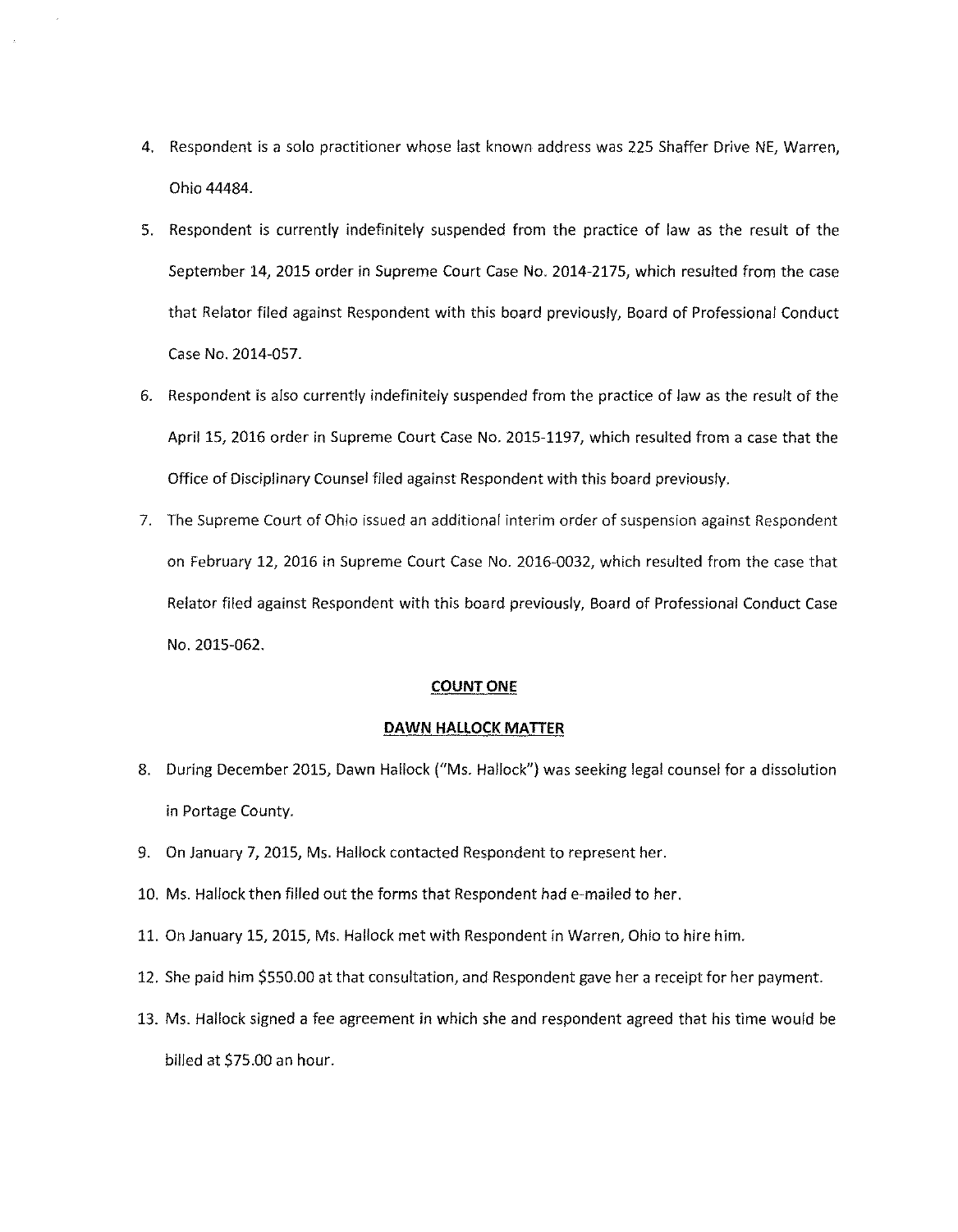- 14. Respondent indicated to Ms. Hallock at the initial appointment that he expected the \$550.00 payment to be enough to cover court costs and his fees.
- 15. Ms. Hallock and Respondent did agree, though, that further payments may be required.
- 16. On January 21, 2015, Ms. Hallock texted Respondent to ask some questions about the dissolution.
- 17. Respondent answered the questions set forth in Ms. Hallock's text.
- 18. On January 27, 2015, Ms. Hallock e-mailed Respondent regarding what to do if Mr. Hallock would not agree to a dissolution.
- 19. Respondent did not reply to Ms. Hallock's e-mail of January 27, 2015.
- 20. Mr. Hallock's attorney sent documents to Respondent during February 2015, but they were returned to that attorney by the U.S. Postal Service.
- 21. On February 20, 2015, Ms. Hallock texted Respondent to ask if everything was all right and to further request that the respond to her.
- 22. Respondent did not reply to Ms. Hallock's text of February 20, 2015.
- 23. On February 23, 2015, Ms. Hallock left a voicemail for Respondent.
- 24. Respondent did not return Ms. Hallock's call of February 23, 2015.
- 25. On February 25, 2015, Ms. Hallock sent a message to Respondent on Facebook.
- 26. Respondent did not reply to Ms. Hallock's February 25, 2015 Facebook message.
- 27. On March 9, 2015, Ms. Hallock sent Respondent an e-mail requesting a full refund of her \$550.00 payment due to Respondent's failure to communicate with her since January 21, 2015.
- 28. Respondent did not reply to Ms. Hallock's March 9, 2015 e-mail.
- 29. Respondent has not communicated with Ms. Hallock in any way since he texted her on January 21, 2015.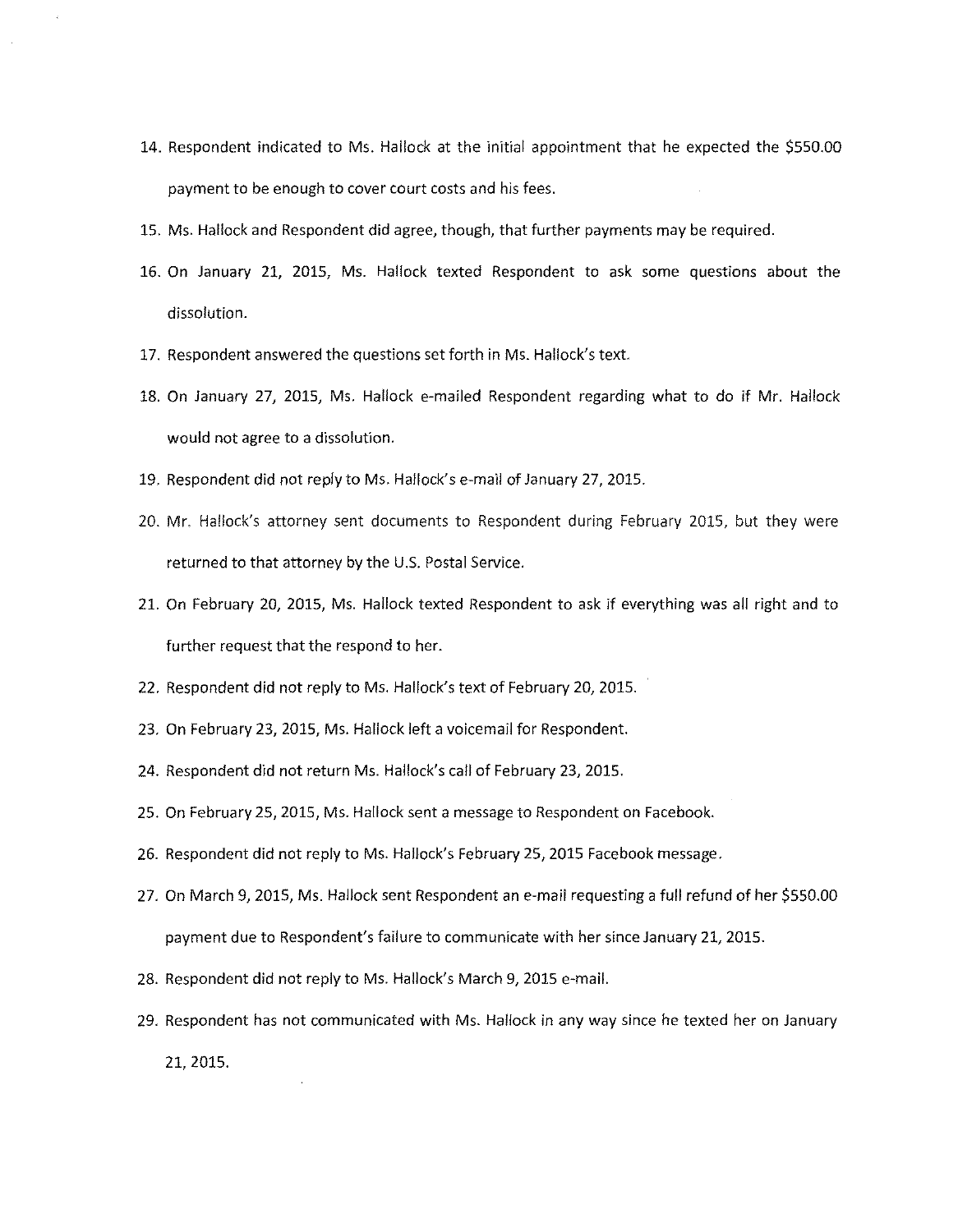- 30. Respondent's conduct as described in Count One herein violates the Ohio Rules of Professional Conduct, to-wit:
- (A) Rule 1.3: Diligence A lawyer shall act with reasonable diligence and promptness in representing a client.
- (B) Rule 1.4: Communication  $-$  (a) A lawyer shall do all of the following... (3) Keep the client reasonably informed about the status of the matter; (4) Comply as soon as practicable with reasonable requests for information from the client.
- $(C)$  8.4(c): Misconduct A lawyer shall not engage in conduct involving dishonesty, fraud, deceit, or misrepresentation.

#### **CONCLUSION**

WHEREFORE, pursuant to Gov. Bar R. V and the Rules of Professional Conduct, Relator says that Respondent is chargeable with misconduct and requests that the Respondent be disciplined pursuant to Rule V of the Rules for the Government of the Bar of Ohio.

TRUMBULL COUNTY BAR ASSOCIATION

 $By$   $\frac{1}{2}$   $B = 1$ 

WILLIAM M. FLEVARES #0059960 Flevares Law Firm, LLC 1064 Niles Cortland Rd. NE Warren, Ohio 44484 Phone: (330) 609-9644 flevareslawflrm@hotmail.com RANDIL J. RUDLOFF #0005590 151 East Market Street P.O. Box4270 Warren, Ohio 44482 Phone: (330) 393-1584 BAR COUNSEL FOR RELATOR TRUMBULL COUNTY BAR ASSOCIATION CERTIFIED GRIEVANCE COMMITTEE